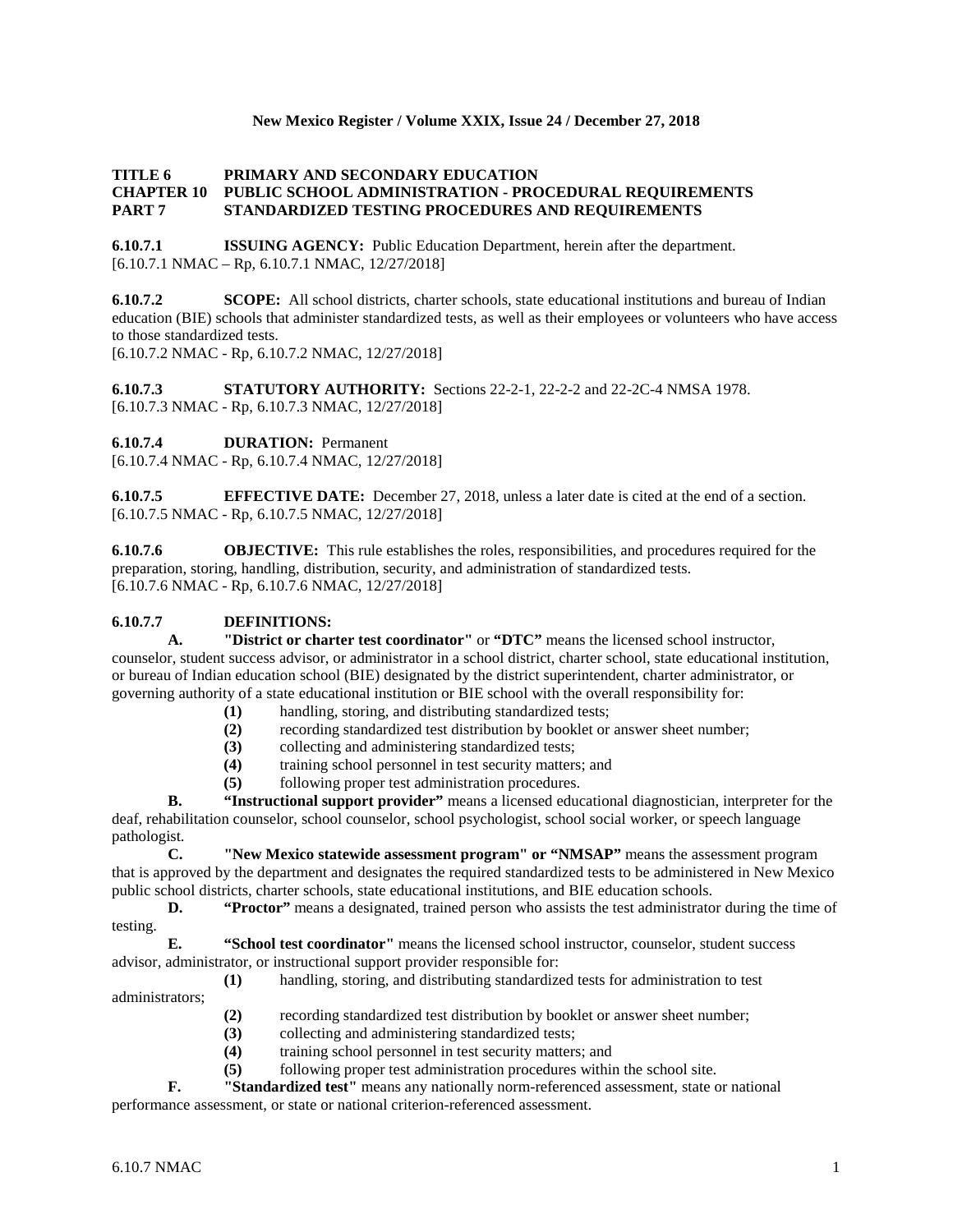**G. "Standardized test material"** means a standardized test or any related items for paper-based or online testing such as examiner guides, preparation materials, student test tickets, test security guides, answer sheets or booklets, and any student notes, answers, or essays generated during the administration of a standardized test.

**H. "Test administrator"** means the licensed school instructor, counselor, student success advisor, administrator, or instructional support provider in a school district, charter school, state educational institution, or BIE education school with the responsibility of administering tests under the guidelines outlined in 6.10.7 NMAC.

**I. "Test administration window"** means a specified period of time, as designated by the department assessment bureau, during which statewide tests shall be administered.

**J. "Testing irregularity"** means any circumstance within or beyond the control of a school district or charter that raises doubts with the department, district, or charter about the propriety of standardized testing procedures, preparation materials, standardized testing administration, standardized testing security, student scores attained from standardized testing, or educators' or individuals' conduct observed during standardized test administration.

[6.10.7.7 NMAC - Rp, 6.10.7.7 NMAC, 12/27/2018]

## **6.10.7.8 RESPONSIBILITIES OF SUPERINTENDENTS AND CHARTER ADMINISTRATORS**

It shall be the responsibility of each superintendent or charter administrator to ensure that standardized tests are handled, stored, prepared for, and administered in accordance with 6.10.7 NMAC and test manuals provided by the department or testing vendors.

**A.** Superintendents and state charter administrators shall designate one DTC and may designate a secondary test coordinator for the purpose of delegating the duties necessary to comply with 6.10.7 NMAC.

**B.** Test administration at district charters shall be the responsibility of the DTC designated by the district superintendent. District charters may submit documented requests to designate their own test coordinator. Requests shall be submitted to and approved by the superintendent at the start of the school year. Failure to meet any standardized test administration policies or practices will result in removal of the district charter test coordinator without appeal. Upon such determination, all test coordination responsibilities shall defer back to the authorizing district's test coordinator.

**C.** The designation of district, charter, and secondary test coordinators shall:

- **(1)** be in writing; and
- **(2)** identify the name, title, and contact information of the person(s) so delegated.

**D.** The superintendent or charter administrator shall complete and return the verification of test security, staff training, and accommodations requirements documentation to the department within 10 business days after the close of all NMSAP testing at the end of each semester. [6.10.7.8 NMAC - Rp, 6.10.7.8 NMAC, 12/27/2018]

## **6.10.7.9 RESPONSIBILITIES OF DISTRICT OR CHARTER TEST COORDINATORS:**

**A.** The DTC shall attend all trainings indicated as mandatory by the department in their entirety. DTC attendance at mandatory trainings shall be subject to verification.

**B.** Once trained, the DTC shall provide training for all secondary test coordinators, school test coordinators, and all personnel involved in test administration, preparation, and security.

**C.** The DTC shall provide principals the same training as test administrators as well as additional training in the storing, handling, destruction, and administration of standardized test material. Assistant principals shall, at a minimum, be knowledgeable of the requirements for the administration of standardized tests set forth in Subsection C of 6.10.7.12 NMAC.

**D.** The DTC shall inform all teachers, educational assistants, substitutes, volunteers, licensed and unlicensed office staff, and anyone else who is likely to come into contact with standardized testing material of the need to maintain strict standardized test security by:

- **(1)** developing and disseminating handouts to these individuals;
- **(2)** providing training to these individuals; and

**(3)** posting conspicuous signs near school copy machines prior to and during a standardized test that warn of department rules prohibiting the copying of any portion of a standardized test, including student responses and any other standardized testing material.

- **E.** The DTC shall provide training participants with copies of the following:
	- (1) 6.10.7 NMAC and any other relevant statute or regulation, if necessary;<br>(2) written district or charter school guidance documents;
	- written district or charter school guidance documents;
	- **(3)** testing schedules;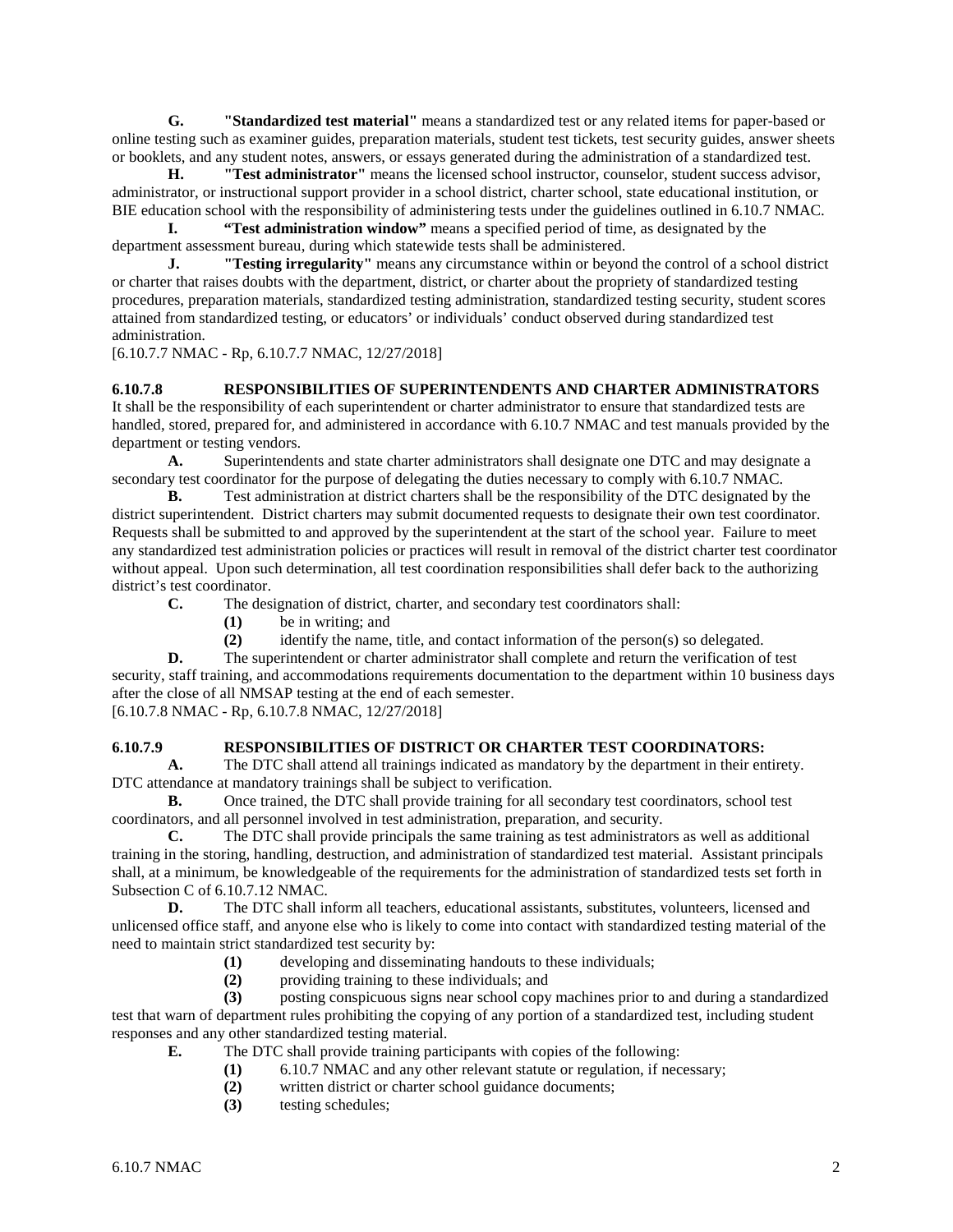(4) test administration manuals; and<br>
(5) the department shall inform DTC

**(5)** the department shall inform DTCs of the test administration windows in writing at least annually. DTCs shall ensure that all required training, including online testing and test security training, is administered prior to the fall and spring test administration windows.

**F.** In the absence of a written district or charter policy that includes the procedures outlined in 6.10.7.12 NMAC, the DTC shall develop checklists and written procedures for internal use to ensure compliance with 6.10.7 NMAC.

**G.** The DTC shall:

**(1)** ensure all procedures for standardized testing comply with 6.10.7.12 NMAC; and

**(2)** carry out infrastructure trials, as necessary, and online testing preparations.

[6.10.7.9 NMAC - Rp, 6.10.7.9 NMAC, 12/27/2018]

# **6.10.7.10 RESPONSIBILITIES OF SCHOOL TEST COORDINATORS:**

**A.** The school test coordinator(s) shall be trained by the DTC and shall provide training for all school personnel involved in test administration, preparation, and security, unless the DTC provides such training.

**B.** The school test coordinator(s) shall use the written district or charter policy or checklists and written procedures developed by the DTC to implement the procedures outlined in 6.10.7.12 NMAC. [6.10.7.10 NMAC - Rp, 6.10.7.10 NMAC, 12/27/2018]

# **6.10.7.11 RESPONSIBILITIES OF TEST ADMINISTRATORS:**

**A.** Test administrators shall be trained by the school test coordinator or the DTC.

**B.** Trainings shall inform test administrators of their duty to promptly report testing irregularities as soon as they are aware to the DTC.

**C.** Test administrators shall:

- **(1)** review the standardized test administrator's manual so that administration procedures are
- **(2)** use test proctors stationed in the hallway to gather missing supplies or deal with medical situations;

**(3)** administer the standardized test according to the directions and specifications in the standardized test administrator's manual;

**(4)** only administer the standardized test during the designated test administration window;

**(5)** return the standardized tests to the school, district, or charter test coordinator after testing each day during the test administration window for secure overnight storage; and

**(6)** take immediate corrective action if a student is observed engaging in any prohibited conduct during a standardized test.

[6.10.7.11 NMAC - Rp, 6.10.7.11 NMAC, 12/27/2018]

# **6.10.7.12 PROCEDURES FOR STANDARDIZED TESTING:**

## **A. Storing and handling of standardized test material.**

**(1)** Standardized tests shall be counted, inventoried, and stored in a secure, locked location with limited access.

**(2)** Space permitting, standardized test material shall be stored in sealed containers in a

**(3)** Standardized test materials, as directed by the department, shall be disposed of by either shredding or returning such materials to the test vendor.

## **B. Accessing standardized test material.**

**(1)** Access to standardized test materials shall be restricted, limited, and controlled.

**(2)** Personnel with access to standardized test materials shall be designated by the superintendent or charter administrator.

**(3)** The removal of standardized test materials from their secure, locked location for the purposes of test administration and submittal at the close of the test administration window shall be logged and recorded. Records shall:

- **(a)** identify the individual who removed standardized test materials;
- **(b)** identify the name(s) and identifying number(s) of the standardized test materials

that were removed;

understood;

secure area.

**(c)** identify the number of standardized test materials that were removed;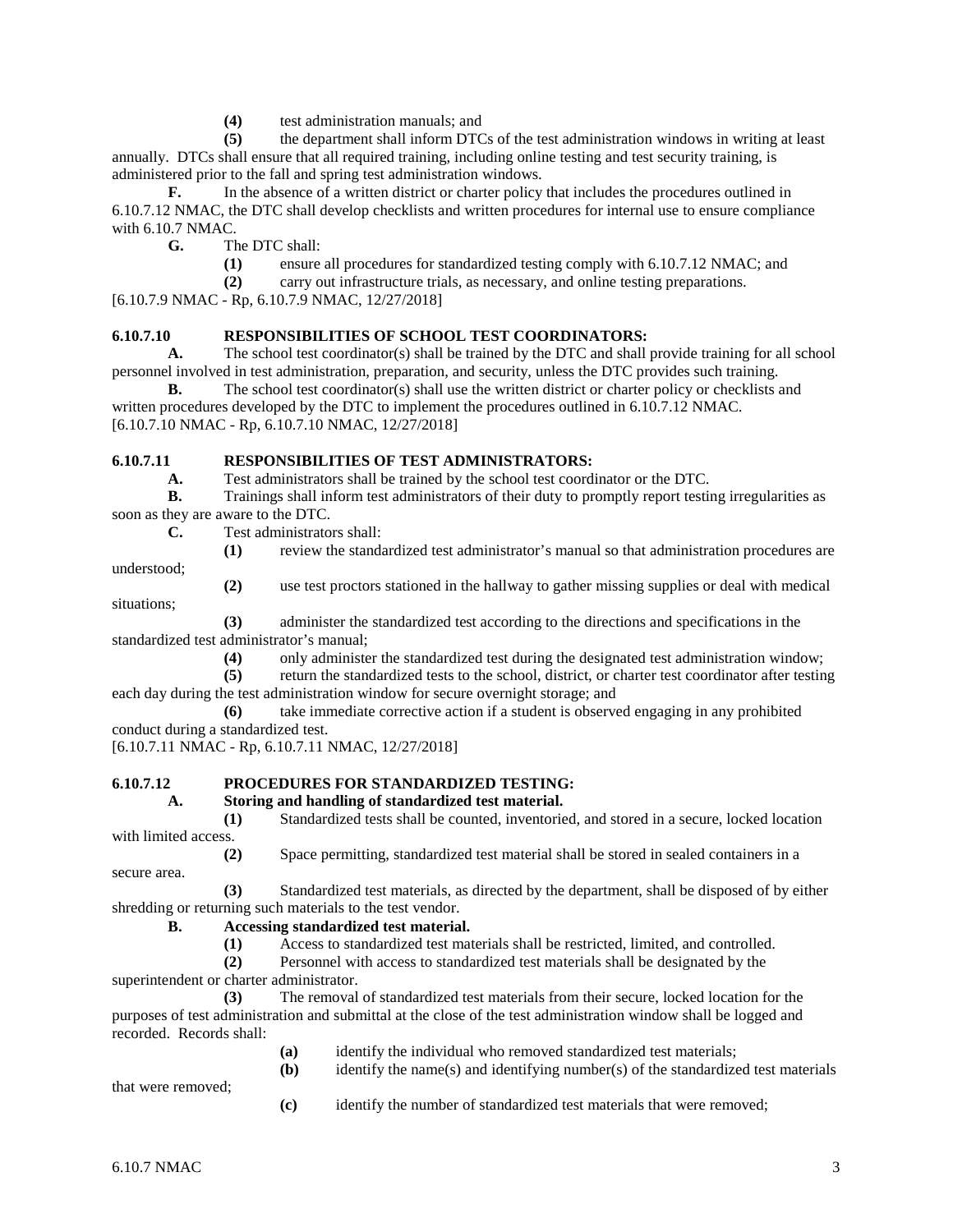- **(d)** identify the date the standardized test materials that were removed;
- **(e)** include documentation of any standardized test materials taken off school

grounds and their return;

- **(f)** be maintained for at least five calendar years; and
- **(g)** be made available for review by the department upon request.

# **C. Administration of standardized tests.**

**(1)** Only licensed school instructors, counselors, student success advisors, administrators, and instructional support providers shall administer a standardized test.

**(2)** Substitutes, educational assistants, school nurses, and coaches shall not administer standardized tests unless the individual additionally holds valid licensure to serve as a teacher, counselor, student success advisor, administrator, or instructional support provider.

**(3)** Educational assistants may be permitted to support testing accommodations for one-onone and small group testing under the supervision of a test administrator.

- **(b)** Educational assistants administering accommodations shall:
	- **(i)** meet the requirements stated in 6.10.7.11 NMAC;
	- **(ii)** receive the written approval of the DTC;

**(iii)** be under the supervision of a test administrator as defined in Subsection

H of 6.10.7.7 NMAC; and

**(iv)** not support accommodations for a group larger than five students.

**(4)** Training shall be provided to all persons who administer or proctor a standardized test. Individuals shall not be permitted to administer or proctor a standardized test without first completing training in accordance with the timelines, topics, and materials designated by the department.

**(a)** Sign-in forms listing training topics, printed name, and signature shall be maintained as a record by date to identify all individuals who have completed the district or charter training in test security, practice materials, and administration of standardized tests.

**(b)** Each sign-in record shall be maintained for at least five calendar years and be made available for review by the department upon request.

**(5)** The ratio of test administrators to students shall not exceed 25 students per test administrator.

**(a)** Tests may be administered to no greater than 30 students per test administrator if, at a minimum, an additional test administrator or test proctor is present for the duration of the test.

**(b)** At no point shall the number of students tested simultaneously and in the same location exceed 30 students without the presence of at least two test administrators or one test administrator and one test proctor.

- **(6)** Test proctors shall be utilized to support the following:
	- **(a)** gathering of missing supplies;
	- **(b)** assistance with medical situations; and
	- **(c)** monitoring of the testing environment in the presence of a test administrator.

**D. Prohibited Practices.** The following practices shall be prohibited:

**(1)** changing a student's standardized test answers, erasing double-marked or lightly erased or lightly marked answers, or directing or suggesting that a student change a standardized test answer;

**(2)** providing students with a review of specific standardized test items, specific standardized test items with minor changes in settings or numbers, verbal or written restatements or paraphrasing of standardized test items, specific vocabulary from standardized test directions or standardized test items, or answers before, during or after a standardized test;

**(3)** discussing, photocopying, or reproducing in any other fashion including paraphrasing, any portion of a standardized test or student responses;

**(4)** affording any student under a standardized administration extra time to complete a timed subtest, unless permitted as an accommodation in the student's IEP, 504 plan, or English learner plan;

**(5)** reading standardized test items aloud to students unless required in a specific standardized test or unless required as an accommodation in the student's IEP, 504 plan, or English learner plan;

**(6)** permitting students during a standardized test to have on or near their desk or on their person, any unauthorized items, including scrap paper, tablets, laptop computers, cell phones with or without cameras, cameras, calculators, calculator watches, smart watches, media players, headphones, backpacks, and rulers unless any of these are required or permitted by standardized test instructions;

**(7)** permitting students to observe standardized test vocabulary words with definitions,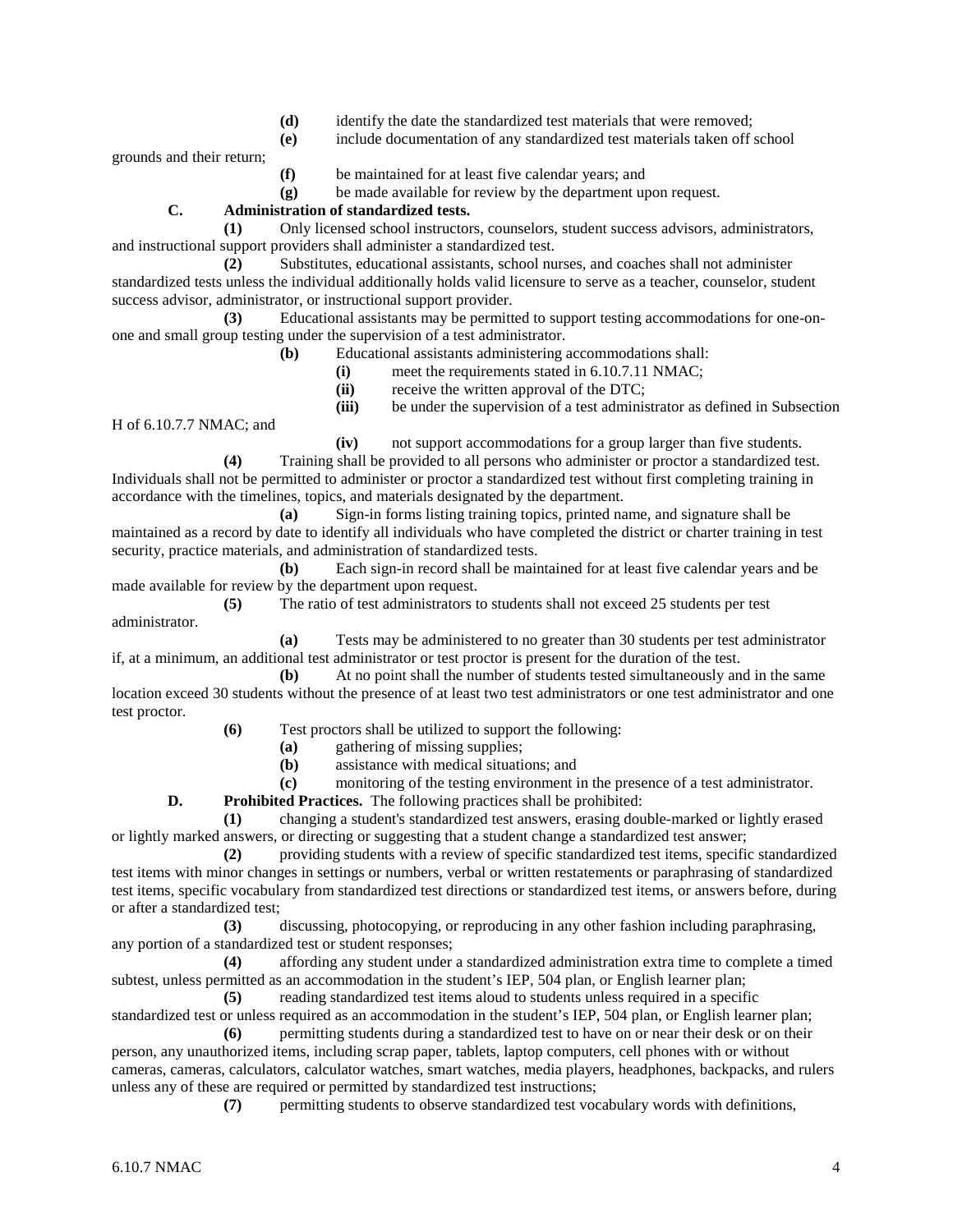addition or multiplication tables (in various forms), spelling words on the standardized test, or similar assistance material during the administration of the standardized test;

**(8)** permitting students to talk, become disruptive, or exchange any test materials;

**(9)** permitting students to begin a subtest, leave the testing room, and return to finish the

subtest;

**(10)** permitting students to enter a testing room after the standardized test has already

commenced;

- **(11)** permitting standardized test material to remain unattended in an unlocked room;
- **(12)** taking standardized test material off campus unless specifically authorized by the DTC;
- (13) displaying or failing to conceal visual aids that may assist students in the testing room;<br>(14) administering a standardized test to immediate family members or relatives including
- **(14)** administering a standardized test to immediate family members or relatives including

children, stepchildren, siblings, nieces, nephews, or grandchildren;

**(15)** teaching from, possessing, or in any way disseminating a photocopy or other reproduced or paraphrased standardized test or portion of a standardized test;

**(16)** copying copyrighted test preparation materials for the purpose of distribution;

**(17)** coaching or otherwise inappropriately assisting with the selection or writing of student

answers; and

**(18)** accessing secure, online testing portals with unassigned log-in information [6.10.7.12 NMAC - Rp, 6.10.7.12 NMAC, 12/27/2018]

# **6.10.7.13 NONDISCLOSURE OF STANDARDIZED TEST MATERIALS:**

**A.** All standardized tests in the NMSAP are the proprietary interest of the department and shall be safeguarded.

**B.** Any person permitted to review a standardized test that is part of the NMSAP or participating in a review associated with assessment development procedures shall sign a nondisclosure form offered by the department agreeing not to reveal any confidential materials, specific standardized test items, or specific concepts or skills to be measured on the standardized test to include verbal or written restatements of standardized test items, minor changes in settings or numbers, and specific vocabulary from standardized test directions or standardized test items.

**C.** Any person given permission to review an NMSAP assessment may only review the assessment on-site during department office hours with the supervision of a department employee, unless permission to follow alternative review procedures is granted by the department. No NMSAP assessment may be written on, marked, electronically copied, hand-duplicated, or otherwise removed from the premises of the department or a local education agency in possession of an NMSAP assessment.<br>D. Upon request, a person suspected of enga

**D.** Upon request, a person suspected of engaging in a testing irregularity shall be given as much access to an NMSAP assessment as is reasonably necessary to prepare for a pending meeting or hearing relating to the suspected testing irregularity. The original or copy of any NMSAP assessment used as evidence at any meeting or hearing shall also be subject to confidentiality by all attendees and participants.

**E.** With the permission of testing vendors, the department may choose to release select portions of standardized assessments for the purposes of training and professional development. Under no circumstance shall any part of a standardized test not previously released by the department be released by any unauthorized individual or organization.

[6.10.7.13 NMAC - Rp, 6.10.7.13 NMAC, 12/27/2018]

**6.10.7.14 REPORTING STANDARDIZED TESTING IRREGULARITIES:** To ensure the integrity of standardized tests and their results, the principles of test security shall be strictly followed. Accordingly, material violations of this rule or breaches of test security shall constitute good and just cause to suspend or revoke a person's department licensure.

**A.** School personnel and proctors shall report suspected testing irregularities to the DTC within 24 hours.

**B.** Districts and charters shall report by telephone or e-mail suspected testing irregularities to the department within three business days of being notified of a suspected testing irregularity.

**C.** The DTC shall submit a testing irregularity report within ten business days to the department assessment bureau that contains:

- **(1)** the allegation(s);
- **(2)** the findings from a completed investigation at the local level; and